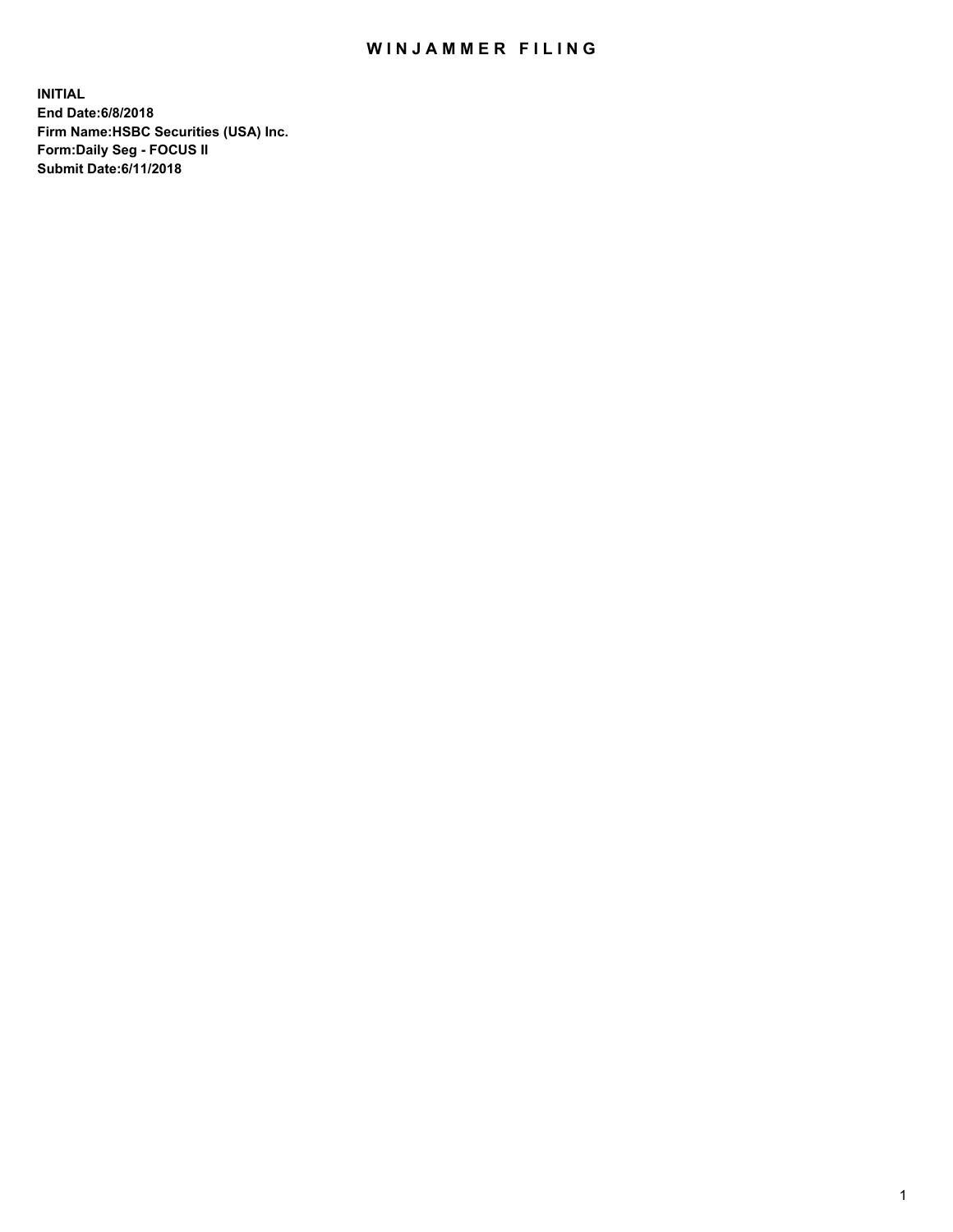## **INITIAL End Date:6/8/2018 Firm Name:HSBC Securities (USA) Inc. Form:Daily Seg - FOCUS II Submit Date:6/11/2018 Daily Segregation - Cover Page**

| Name of Company<br><b>Contact Name</b><br><b>Contact Phone Number</b><br><b>Contact Email Address</b>                                                                                                                                                                                                                          | <b>HSBC Securities (USA) Inc.</b><br><b>Michael Vacca</b><br>212-525-7951<br>michael.vacca@us.hsbc.com |
|--------------------------------------------------------------------------------------------------------------------------------------------------------------------------------------------------------------------------------------------------------------------------------------------------------------------------------|--------------------------------------------------------------------------------------------------------|
| FCM's Customer Segregated Funds Residual Interest Target (choose one):<br>a. Minimum dollar amount: ; or<br>b. Minimum percentage of customer segregated funds required:%; or<br>c. Dollar amount range between: and; or<br>d. Percentage range of customer segregated funds required between:% and%.                          | 147,000,000<br><u>0</u><br><u>00</u><br>0 <sub>0</sub>                                                 |
| FCM's Customer Secured Amount Funds Residual Interest Target (choose one):<br>a. Minimum dollar amount: ; or<br>b. Minimum percentage of customer secured funds required:%; or<br>c. Dollar amount range between: and; or<br>d. Percentage range of customer secured funds required between:% and%.                            | 25,000,000<br><u>0</u><br><u>00</u><br>00                                                              |
| FCM's Cleared Swaps Customer Collateral Residual Interest Target (choose one):<br>a. Minimum dollar amount: ; or<br>b. Minimum percentage of cleared swaps customer collateral required:% ; or<br>c. Dollar amount range between: and; or<br>d. Percentage range of cleared swaps customer collateral required between:% and%. | 95,000,000<br><u>00</u><br>0 <sub>0</sub>                                                              |

Attach supporting documents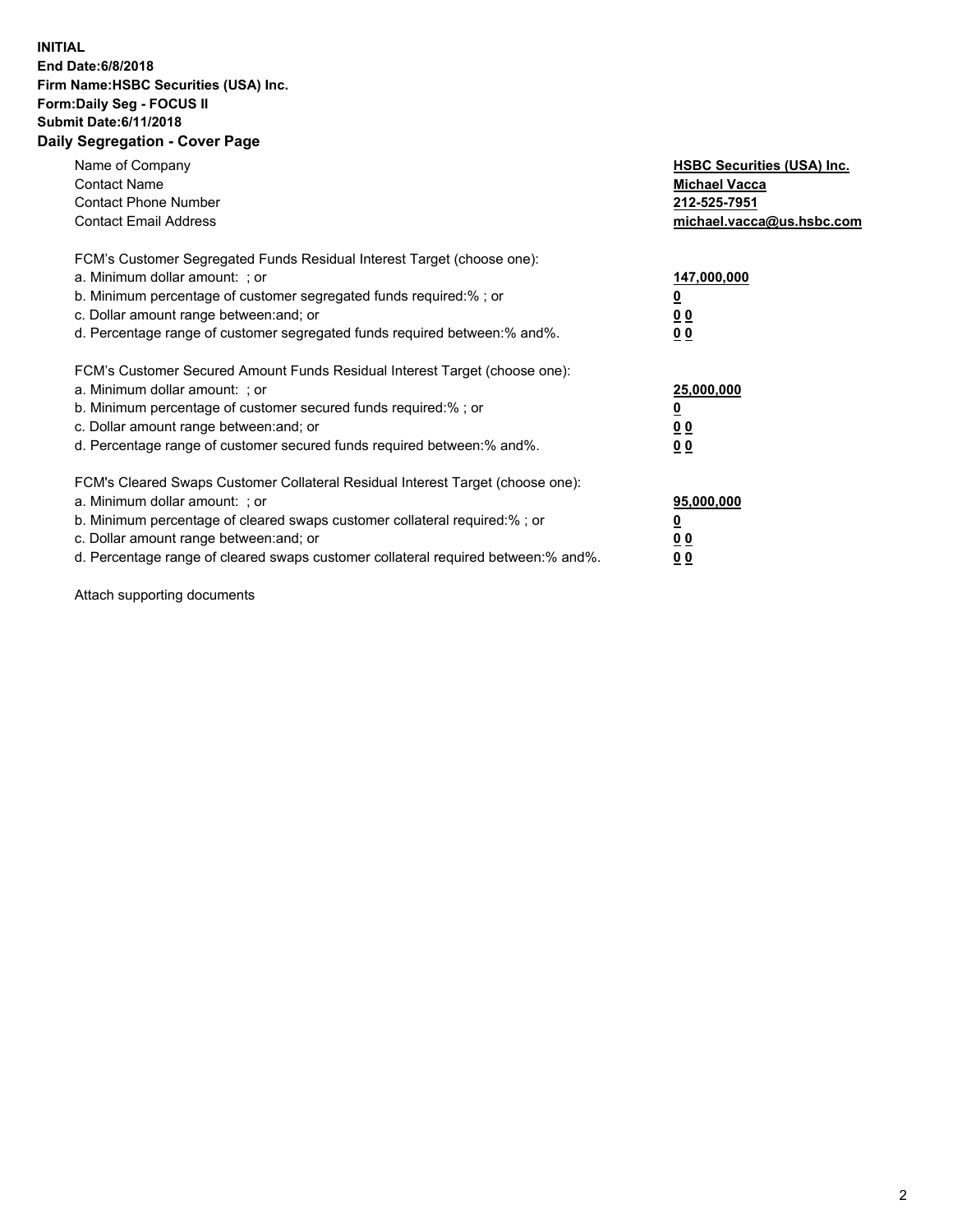**INITIAL End Date:6/8/2018 Firm Name:HSBC Securities (USA) Inc. Form:Daily Seg - FOCUS II Submit Date:6/11/2018 Daily Segregation - Secured Amounts**

|          | Foreign Futures and Foreign Options Secured Amounts                                                |                               |
|----------|----------------------------------------------------------------------------------------------------|-------------------------------|
|          | Amount required to be set aside pursuant to law, rule or regulation of a foreign                   | $0$ [7305]                    |
|          | government or a rule of a self-regulatory organization authorized thereunder                       |                               |
| 1.       | Net ledger balance - Foreign Futures and Foreign Option Trading - All Customers                    |                               |
|          | A. Cash                                                                                            | 121,267,254 [7315]            |
|          | B. Securities (at market)                                                                          | 97,655,704 [7317]             |
| 2.       | Net unrealized profit (loss) in open futures contracts traded on a foreign board of trade          | $-20,544,460$ [7325]          |
| 3.       | Exchange traded options                                                                            |                               |
|          | a. Market value of open option contracts purchased on a foreign board of trade                     | $0$ [7335]                    |
|          | b. Market value of open contracts granted (sold) on a foreign board of trade                       | $0$ [7337]                    |
| 4.       | Net equity (deficit) (add lines 1.2. and 3.)                                                       | 198,378,498 [7345]            |
| 5.       | Account liquidating to a deficit and account with a debit balances - gross amount                  | 660,503 [7351]                |
|          | Less: amount offset by customer owned securities                                                   | -634,087 [7352] 26,416 [7354] |
| 6.       | Amount required to be set aside as the secured amount - Net Liquidating Equity                     | 198,404,914 [7355]            |
|          | Method (add lines 4 and 5)                                                                         |                               |
| 7.       | Greater of amount required to be set aside pursuant to foreign jurisdiction (above) or line        | 198,404,914 [7360]            |
|          | 6.                                                                                                 |                               |
|          | FUNDS DEPOSITED IN SEPARATE REGULATION 30.7 ACCOUNTS                                               |                               |
| 1.       | Cash in banks                                                                                      |                               |
|          | A. Banks located in the United States                                                              | 100,693,066 [7500]            |
|          | B. Other banks qualified under Regulation 30.7                                                     | 0 [7520] 100,693,066 [7530]   |
| 2.       | Securities                                                                                         |                               |
|          | A. In safekeeping with banks located in the United States                                          | 51,358,670 [7540]             |
|          | B. In safekeeping with other banks qualified under Regulation 30.7                                 | 0 [7560] 51,358,670 [7570]    |
| 3.       | Equities with registered futures commission merchants                                              |                               |
|          | A. Cash                                                                                            | $0$ [7580]                    |
|          | <b>B.</b> Securities                                                                               | $0$ [7590]                    |
|          | C. Unrealized gain (loss) on open futures contracts                                                | $0$ [7600]                    |
|          | D. Value of long option contracts                                                                  | $0$ [7610]                    |
|          | E. Value of short option contracts                                                                 | 0 [7615] 0 [7620]             |
| 4.       | Amounts held by clearing organizations of foreign boards of trade                                  |                               |
|          | A. Cash                                                                                            | $0$ [7640]                    |
|          | <b>B.</b> Securities                                                                               | $0$ [7650]                    |
|          | C. Amount due to (from) clearing organization - daily variation                                    | $0$ [7660]                    |
|          | D. Value of long option contracts                                                                  | $0$ [7670]                    |
|          | E. Value of short option contracts                                                                 | 0 [7675] 0 [7680]             |
| 5.       | Amounts held by members of foreign boards of trade                                                 |                               |
|          | A. Cash                                                                                            | 61,630,359 [7700]             |
|          | <b>B.</b> Securities                                                                               | 46,297,034 [7710]             |
|          | C. Unrealized gain (loss) on open futures contracts                                                | $-20,544,460$ [7720]          |
|          | D. Value of long option contracts                                                                  | $0$ [7730]                    |
|          | E. Value of short option contracts                                                                 | 0 [7735] 87,382,933 [7740]    |
| 6.       | Amounts with other depositories designated by a foreign board of trade                             | $0$ [7760]                    |
| 7.       | Segregated funds on hand                                                                           | $0$ [7765]                    |
| 8.<br>9. | Total funds in separate section 30.7 accounts                                                      | 239,434,669 [7770]            |
|          | Excess (deficiency) Set Aside for Secured Amount (subtract line 7 Secured Statement                | 41,029,755 [7380]             |
| 10.      | Page 1 from Line 8)<br>Management Target Amount for Excess funds in separate section 30.7 accounts | 25,000,000 [7780]             |
| 11.      | Excess (deficiency) funds in separate 30.7 accounts over (under) Management Target                 | 16,029,755 [7785]             |
|          |                                                                                                    |                               |
|          |                                                                                                    |                               |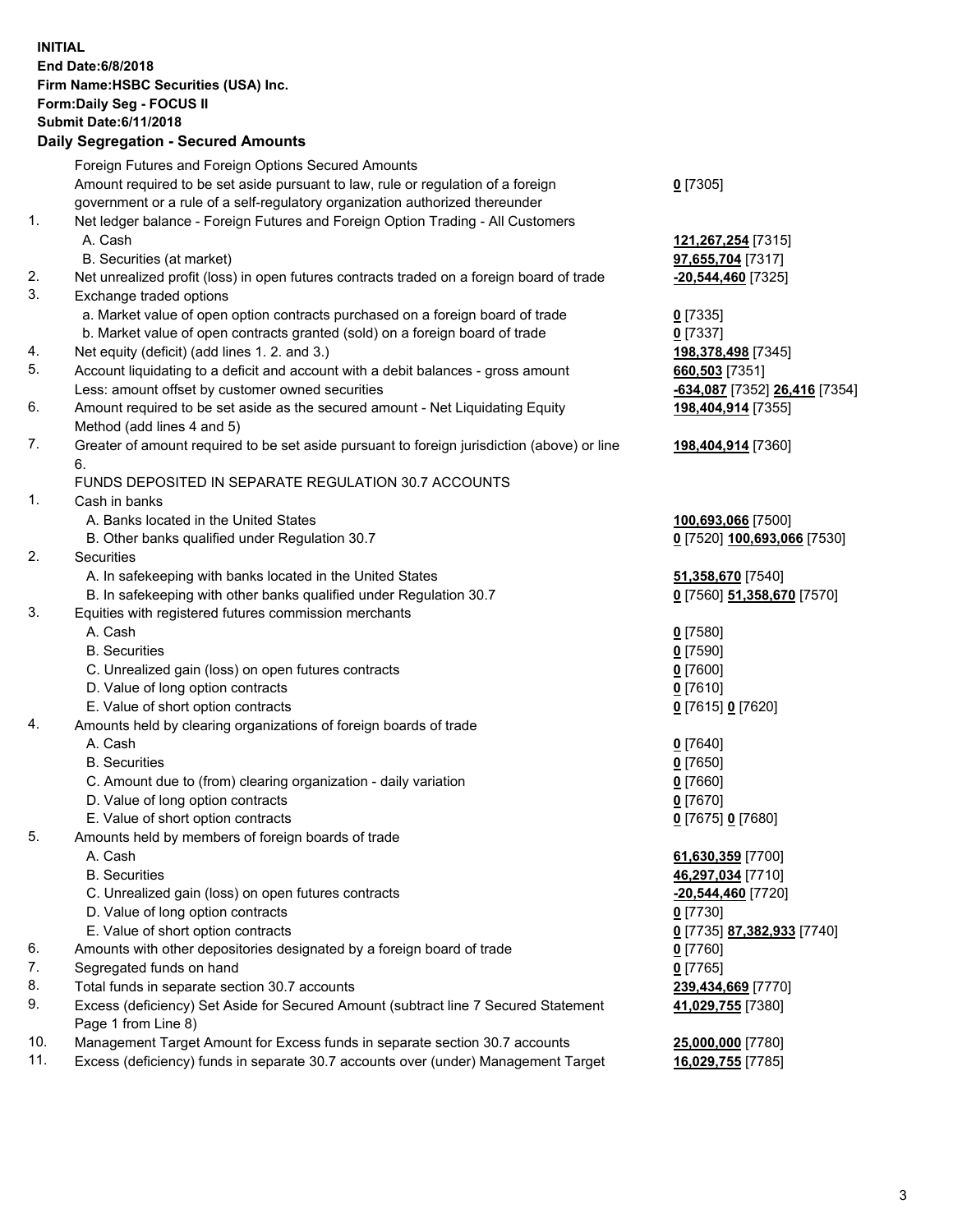| <b>INITIAL</b> |                                                                                                |                                 |  |  |  |  |  |
|----------------|------------------------------------------------------------------------------------------------|---------------------------------|--|--|--|--|--|
|                | <b>End Date:6/8/2018</b>                                                                       |                                 |  |  |  |  |  |
|                | Firm Name: HSBC Securities (USA) Inc.                                                          |                                 |  |  |  |  |  |
|                | Form: Daily Seg - FOCUS II                                                                     |                                 |  |  |  |  |  |
|                | <b>Submit Date:6/11/2018</b>                                                                   |                                 |  |  |  |  |  |
|                | Daily Segregation - Segregation Statement                                                      |                                 |  |  |  |  |  |
|                | SEGREGATION REQUIREMENTS(Section 4d(2) of the CEAct)                                           |                                 |  |  |  |  |  |
| 1.             | Net ledger balance                                                                             |                                 |  |  |  |  |  |
|                | A. Cash                                                                                        | 234,146,081 [7010]              |  |  |  |  |  |
|                | B. Securities (at market)                                                                      | 1,775,729,027 [7020]            |  |  |  |  |  |
| 2.             | Net unrealized profit (loss) in open futures contracts traded on a contract market             | 119,559,365 [7030]              |  |  |  |  |  |
| 3.             | Exchange traded options                                                                        |                                 |  |  |  |  |  |
|                | A. Add market value of open option contracts purchased on a contract market                    | 311,020,174 [7032]              |  |  |  |  |  |
|                | B. Deduct market value of open option contracts granted (sold) on a contract market            | -133,810,245 [7033]             |  |  |  |  |  |
| 4.             | Net equity (deficit) (add lines 1, 2 and 3)                                                    | 2,306,644,402 [7040]            |  |  |  |  |  |
| 5.             | Accounts liquidating to a deficit and accounts with                                            |                                 |  |  |  |  |  |
|                | debit balances - gross amount                                                                  | 9,246,094 [7045]                |  |  |  |  |  |
|                | Less: amount offset by customer securities                                                     | -9,202,420 [7047] 43,674 [7050] |  |  |  |  |  |
| 6.             | Amount required to be segregated (add lines 4 and 5)                                           | 2,306,688,076 [7060]            |  |  |  |  |  |
|                | FUNDS IN SEGREGATED ACCOUNTS                                                                   |                                 |  |  |  |  |  |
| 7.             | Deposited in segregated funds bank accounts                                                    |                                 |  |  |  |  |  |
|                | A. Cash                                                                                        | 28,226,634 [7070]               |  |  |  |  |  |
|                | B. Securities representing investments of customers' funds (at market)                         | $0$ [7080]                      |  |  |  |  |  |
|                | C. Securities held for particular customers or option customers in lieu of cash (at            | 238,011,008 [7090]              |  |  |  |  |  |
|                | market)                                                                                        |                                 |  |  |  |  |  |
| 8.             | Margins on deposit with derivatives clearing organizations of contract markets                 |                                 |  |  |  |  |  |
|                | A. Cash                                                                                        | 455,881,341 [7100]              |  |  |  |  |  |
|                | B. Securities representing investments of customers' funds (at market)                         | $0$ [7110]                      |  |  |  |  |  |
|                | C. Securities held for particular customers or option customers in lieu of cash (at<br>market) | 1,436,802,789 [7120]            |  |  |  |  |  |
| 9.             | Net settlement from (to) derivatives clearing organizations of contract markets                | 23,008,834 [7130]               |  |  |  |  |  |
| 10.            | Exchange traded options                                                                        |                                 |  |  |  |  |  |
|                | A. Value of open long option contracts                                                         | 311,020,174 [7132]              |  |  |  |  |  |
|                | B. Value of open short option contracts                                                        | -133,810,245 [7133]             |  |  |  |  |  |
| 11.            | Net equities with other FCMs                                                                   |                                 |  |  |  |  |  |
|                | A. Net liquidating equity                                                                      | 7,952,422 [7140]                |  |  |  |  |  |
|                | B. Securities representing investments of customers' funds (at market)                         | 0 [7160]                        |  |  |  |  |  |
|                | C. Securities held for particular customers or option customers in lieu of cash (at            | $0$ [7170]                      |  |  |  |  |  |
|                | market)                                                                                        |                                 |  |  |  |  |  |
| 12.            | Segregated funds on hand                                                                       | 100,915,230 [7150]              |  |  |  |  |  |
| 13.            | Total amount in segregation (add lines 7 through 12)                                           | 2,468,008,187 [7180]            |  |  |  |  |  |
| 14.            | Excess (deficiency) funds in segregation (subtract line 6 from line 13)                        | 161,320,111 [7190]              |  |  |  |  |  |
| 15.            | Management Target Amount for Excess funds in segregation                                       | 147,000,000 [7194]              |  |  |  |  |  |
| 16.            | Excess (deficiency) funds in segregation over (under) Management Target Amount                 | 14,320,111 [7198]               |  |  |  |  |  |

16. Excess (deficiency) funds in segregation over (under) Management Target Amount Excess